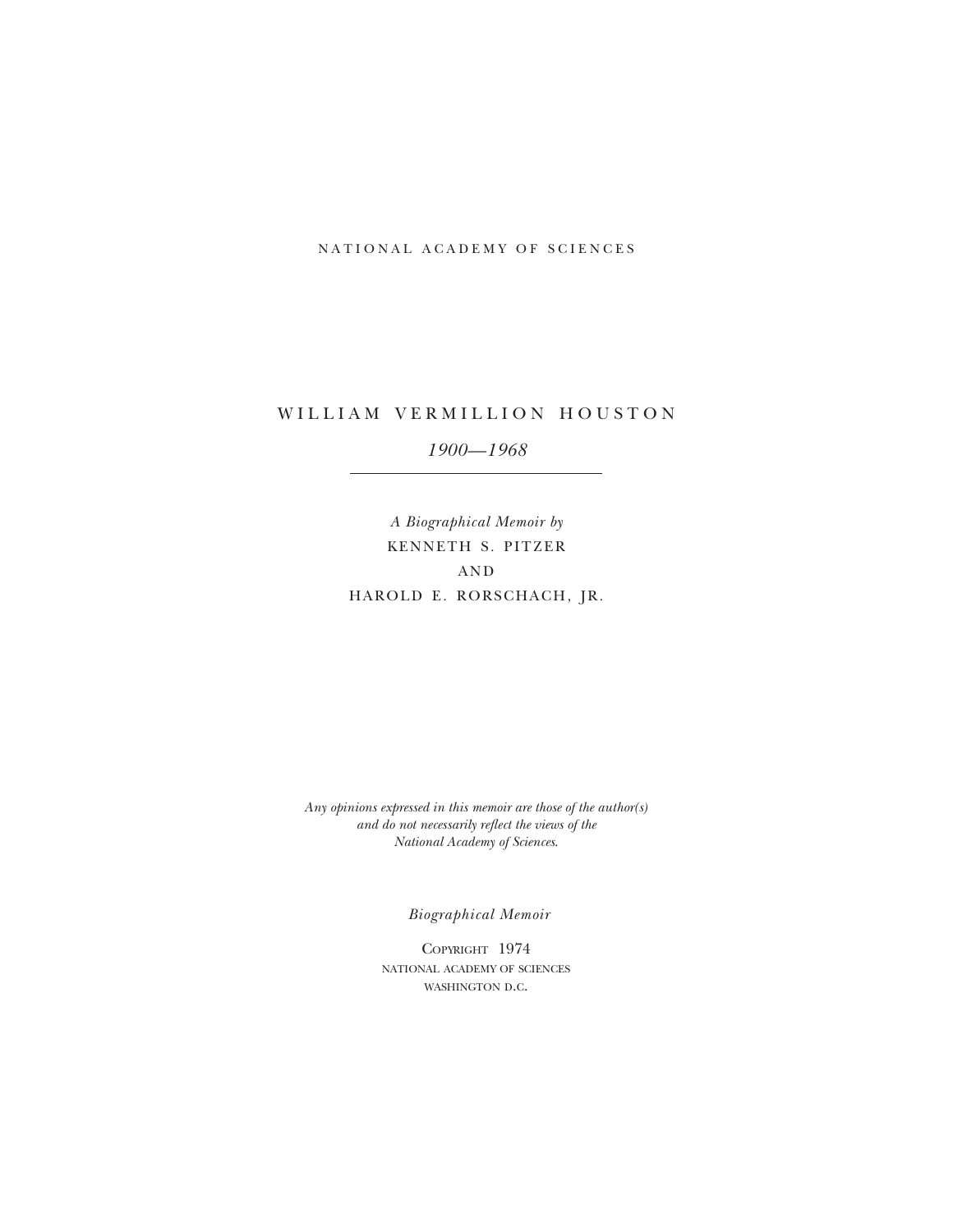

W.V. Houston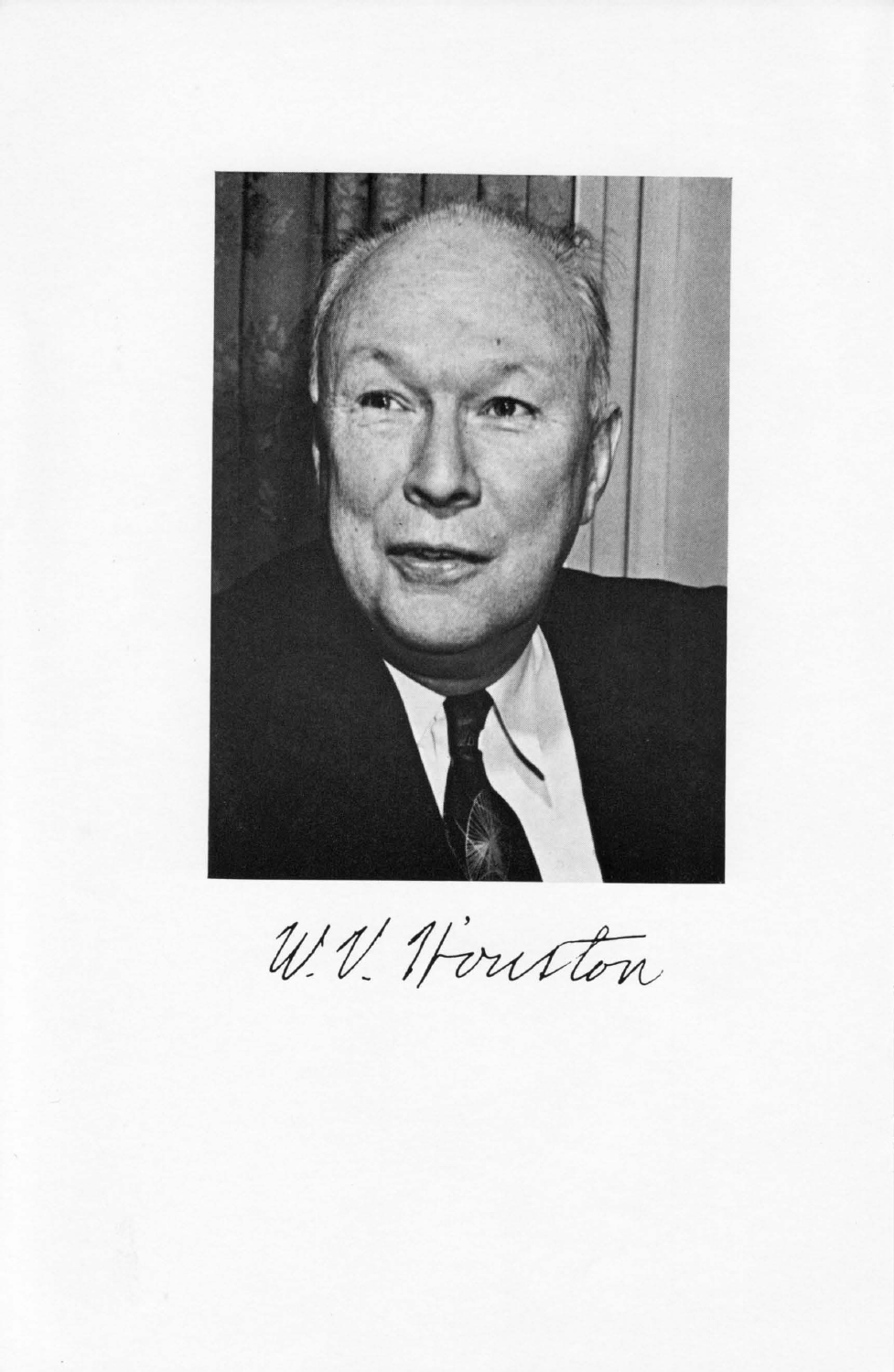## WILLIAM VERMILLION HOUSTON

*January 19, 1900-August 22, 1968*

## BY KENNETH S. PITZER AND HAROLD E. RORSCHACH, JR.

 $\mathbf{M}$ TILLIAM VERMILLION HOUSTON was an outstanding physicist who made major contributions to spectroscopy and solidstate physics. He was also an outstanding teacher and administrator who held positions of the highest responsibility in higher education, in scientific societies, and in governmental organizations.

Houston was born in Mount Gilead, Ohio, on January 19, 1900. His father was a Presbyterian minister, and he was brought up in an atmosphere that encouraged intellectual work. He attended elementary and secondary school in Columbus and obtained his baccalaureate degree in physics from The Ohio State University. He began his teaching career at the University of Dubuque, but after one year became convinced that his knowledge of physics was extremely limited. He entered the graduate school at the University of Chicago, where he obtained a master's degree, having taken courses with R. A. Millikan and A. A. Michelson. The stimulation of Millikan, with his enthusiasm for physics, and of Michelson, with his precision and attention to detail, was to have a strong influence on Houston's career. It was also at this time that he began his experimental work on the fine structure of hydrogen that led later to the discovery at Caltech of the anomalies in the spectra, which were eventually associated with quantum electrodynamic effects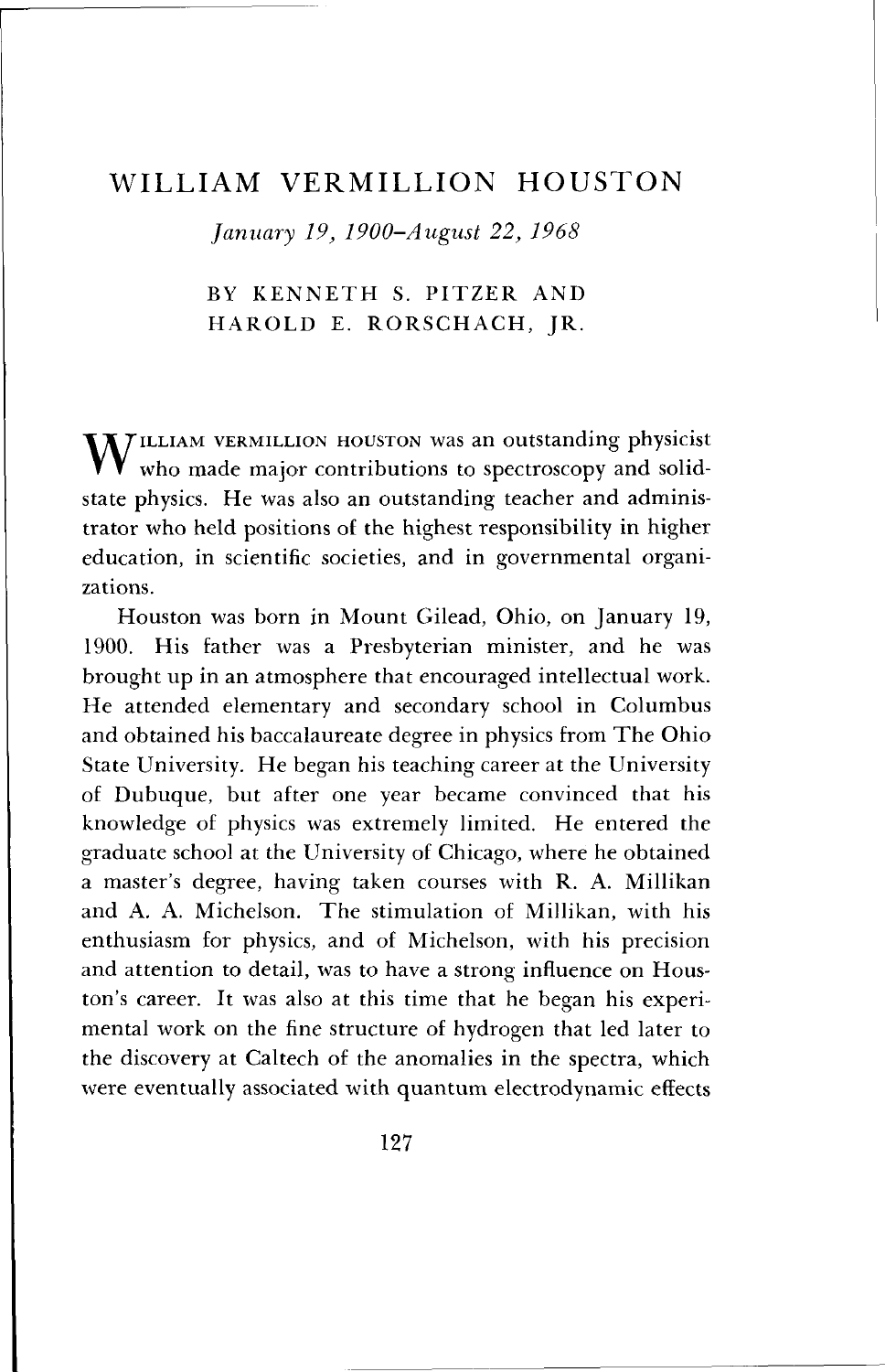and measured precisely by W. E. Lamb and R. C. Retherford. Houston returned to Ohio State for his Ph.D. degree, which he received in 1925 for work in spectroscopy under the direction of Professor A. D. Cole.

Houston now went to the California Institute of Technology on a National Research Fellowship, largely because of Millikan, who had left Chicago for Caltech in 1922. There he began a career of teaching and research that would form the pattern for the rest of his life. At Caltech he continued his work on spectroscopy, making important improvements in the Fabry-Perot interferometer. For some ten years he continued a series of improvements in accuracy—from observing the well-known doublet, found many years earlier by Michelson, through slight disagreement with the Sommerfeld theory in the direction of the spinning-electron theory of G. E. Uhlenbeck and S. A. Goudsmit, and then from further minor disagreements with that theory to the interpretation by S. Pasternak in terms of a displaced *s* level, and the final interpretation in the work of Lamb and Retherford. Early in his career at Caltech, Houston taught a course from A. Sommerfeld's *Atombau und Spektrallinen.*

The award to Houston of a Guggenheim Fellowship in 1927 was naturally seized upon as an opportunity to go to Germany to study with Professor Sommerfeld. He had intended to study the theory of electron spin but was discouraged from this by Sommerfeld. Instead, Sommerfeld handed Houston the proof of his 1928 paper in which, following the lead of W. Pauli, he applied the Fermi statistics to phenomena in metals. He suggested that Houston look up the various treatments of the mean free path, because appropriate assumptions about the mean free path would give any necessary variation of resistance with temperature. It was in going over these proofs that Houston was led to the thought that one might take seriously the idea of the electron as a wave. He applied P. Debye's work on the thermal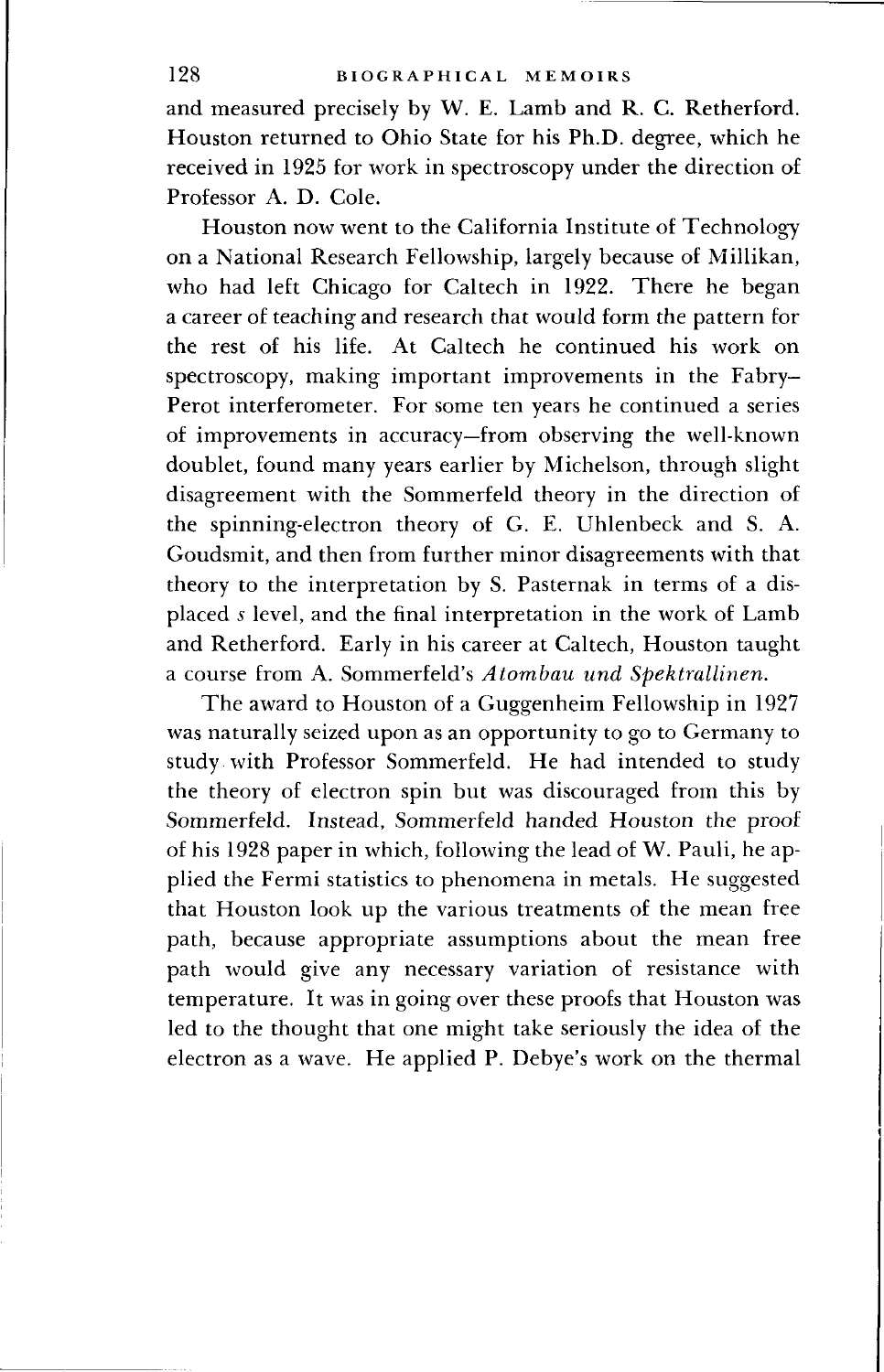diffraction of x rays to a determination of the mean free path for electron waves and found a resistivity at high temperatures proportional to temperature. When Houston showed this work to Sommerfeld, they were both greatly pleased. Sommerfeld got up, paced back and forth across the room, and made a comment that Houston always remembered: "Die erste anstandige Bearbeitung des Widerstandsgesetzes [the first decent treatment of the electrical resistance law]."

After spending the winter semester with Sommerfeld, Houston went to Leipzig to spend the spring with W. Heisenberg. Heisenberg suggested that he undertake the study of the spinorbit interaction in two-electron spectra. Houston's work was successful, and he was able to show the transition from Russell-Saunders to  $j-j$  coupling in two-electron atoms and its influence on the Zeeman effect. He also followed with great interest Felix Bloch's work on the motion of an electron in a periodic potential, and they became close friends.

When he returned to Caltech, Houston took up again his experimental work on spectroscopy and continued his interest in the theory of electrons in atoms and solids. His precise measurements on the Zeeman effect resulted in a correction of  $1/2$  percent to the accepted value of  $e/m$ , and he gave great stimulation and impetus to R. T. Birge and J. W. M. Dumond to work up a consistent set of atomic constants with maximum precision. He made many other contributions to solid-state theory, among which were a treatment of the  $\mathrm{T}^5$  law for resistance at low temperature, a study of the surface photoeffect, and the first suggestion and analysis of the use of soft x rays to study the energy band structure of solids.

For many years at Caltech and later at Rice, Houston taught an introductory course on mathematical physics which was extremely effective and popular, not only among physics students but also with the more theoretically inclined chem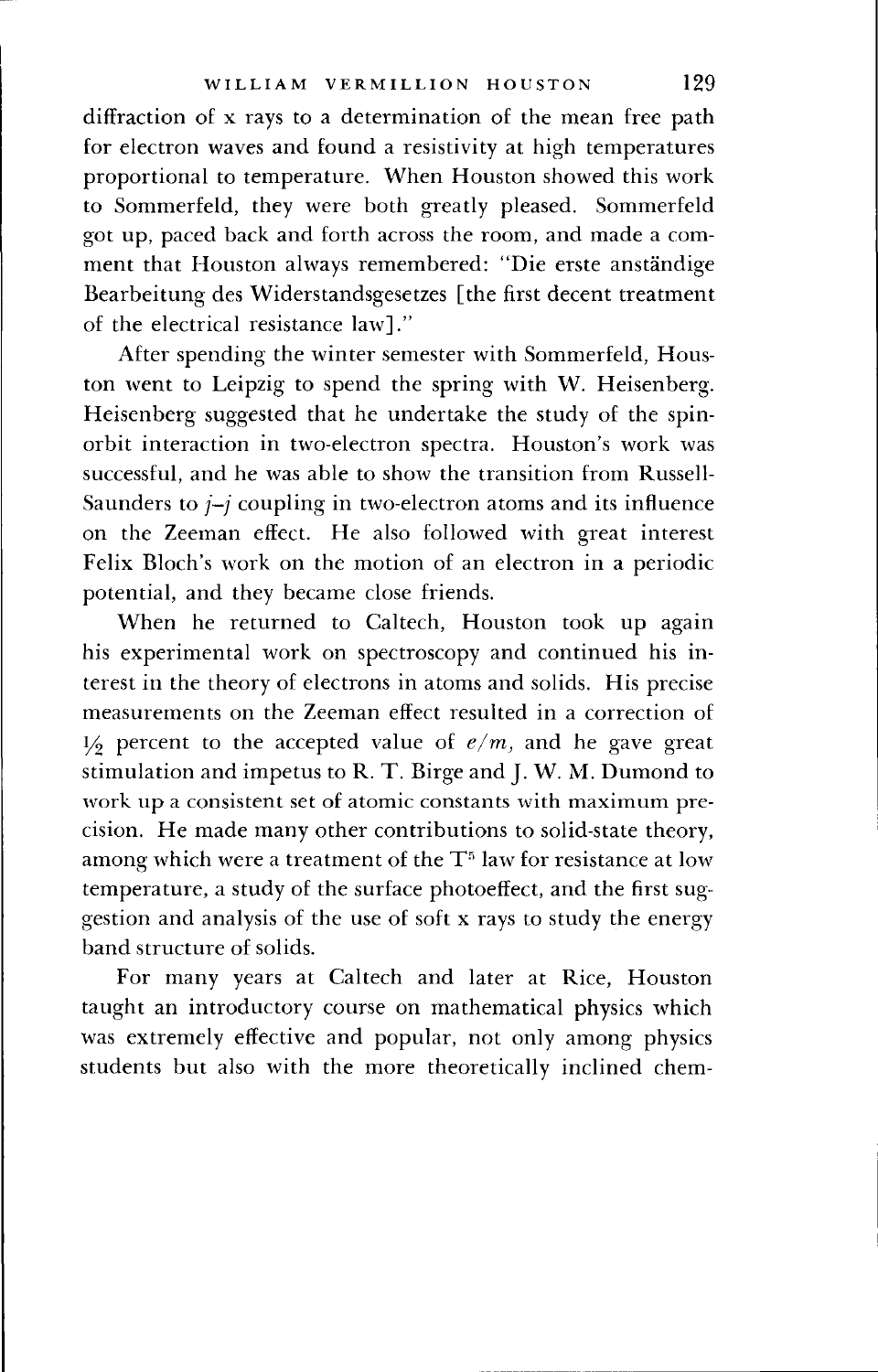ists and engineers. The senior author of this memoir regarded it as one of the best-organized and best-presented courses in his entire experience.

During World War II, Houston's efforts were devoted to undersea warfare research, for which he was awarded the Navy Medal of Merit. The war years were especially long and strenuous, since Houston had supervisory responsibility for research pertaining to undersea warfare in a large number of institutions including installations at Harvard, San Diego, and Key West. Dr. Frank B. Jewett of the National Academy of Sciences persuaded Houston to enter undersea warfare work, not only because of his experience in physics but also because of his ability to stimulate others in the development of new ideas. Houston received the Medal of Merit ribbon, presented to him by the Secretary of the Navy for directing the building of the first homing missile and for supervising many of the scientific studies designed to improve the effectiveness of various weapons.

In 1946 Houston became the second president of Rice University, Houston, Texas. He served as president and professor of physics until 1961, and during this time he played a key role in the postwar expansion at Rice University and the establishment of new academic programs. These included the five-year program in engineering, in which students completed preparation in the humanities before taking specialized engineering courses; the lowering of the student:teacher ratio to 10:1; enlargement of the graduate school; and the creation of a closer relationship between students and faculty. The increase in the size and quality of the graduate program was perhaps his proudest achievement. The first year he was at Rice, one Ph.D. was graduated. The year he left, the number had grown to 35. He also initiated the development of a residential college system in the tradition of Oxford and Cambridge and more closely fol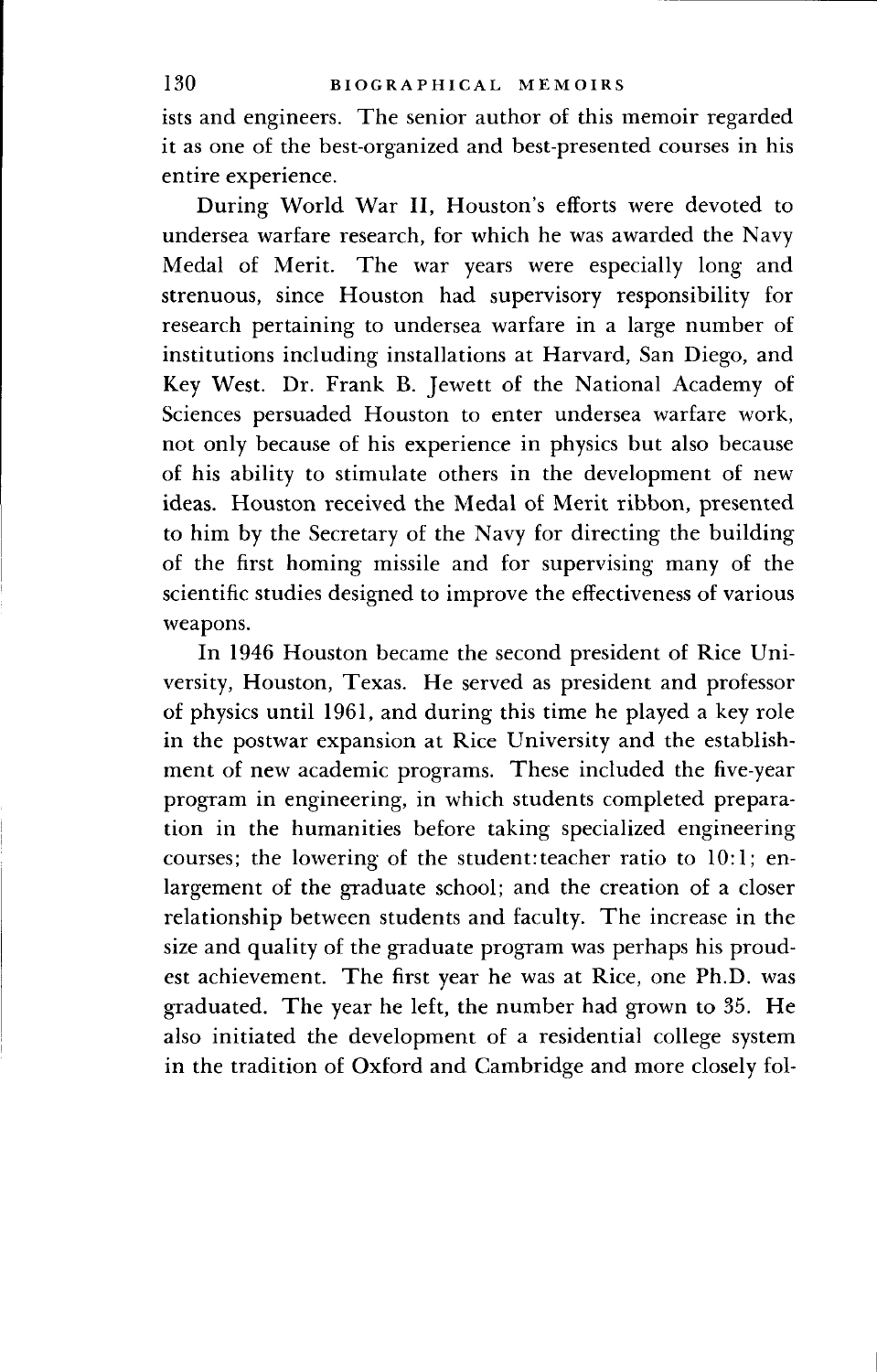lowing the pattern at Yale, but adapted to the special needs of Rice.

Houston was a scientist, but he recognized the value of the humanities in a complete education, and the humanities program grew under his guidance. The aim of higher education, he said often, is to understand humanity as well as the material world.

After a serious illness in 1961, Houston retired as president of Rice, but he continued as professor of physics and devoted his full attention to teaching and to his graduate research students. He regained relatively good health and was very productive to the day of his death, which occurred in Edinburgh, Scotland, on August 22, 1968.

Houston received many honors that were tributes to his dedication to science, to his skill as a teacher, and to his ability to inspire others. Besides the fellowship of the Guggenheim Foundation for travel and study in Europe in 1927—1928, from 1925 to 1927 he held a National Research Council Fellowship at the California Institute of Technology.

He was elected a member of the National Academy of Sciences in 1943, and he served the Academy faithfully on important committees and on the Council (1959-1962).

He similarly served the American Physical Society in many important capacities culminating in its presidency in 1962.

He was a Fellow in the American Academy of Arts and Sciences and a member of the American Philosophical Society. By presidential appointment, he was a member of the board of the National Science Foundation for two terms and also served on the board of the Carnegie Foundation. He was granted the honorary degree of Doctor of Science by The Ohio State University in 1950 and the degree of Doctor of Laws by the University of California in 1956. He was a member of the Phi Beta Kappa Society and the Society of Sigma Xi.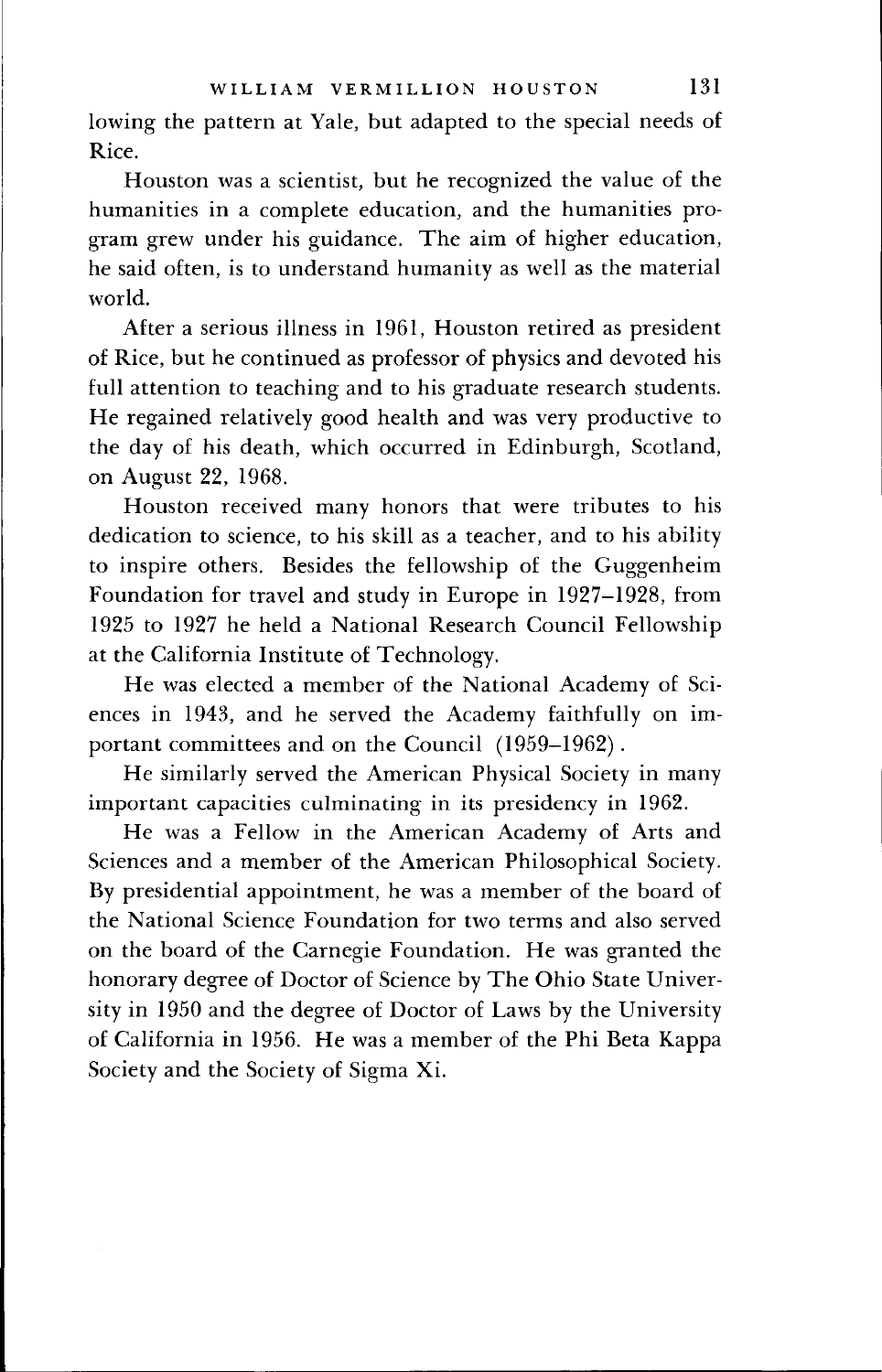Houston authored two books, *Principles of Mathematical Physics* and *Principles of Quantum Mechanics,* and over seventy scientific articles.

Rice University awarded him a medal of honor during its fiftieth anniversary celebration in 1962, and the Rice Alumni Association presented a Gold Medal Distinguished Service Award to him in 1967.

Houston was a serene man, never angry, good-natured, a man of dry, understated humor, and he made himself felt as a continuing influence for all that was kind and good in human relationships.

Houston married Mildred White in 1924, who survives him, as does one daughter, Mrs. Harold Coley of Houston, Texas, and a sister, Mrs. Burton Hollister, Glencoe, Illinois.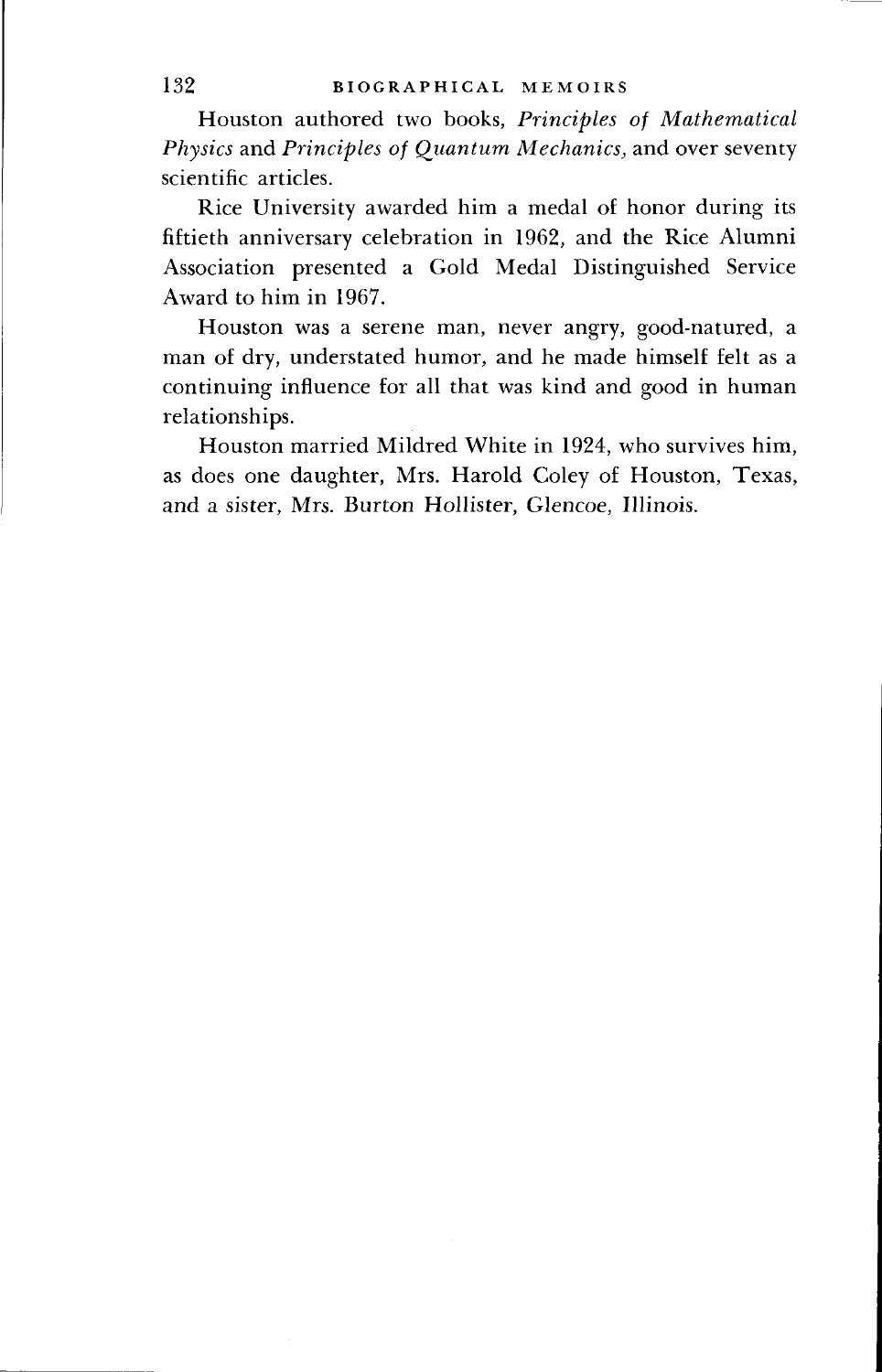#### BIBLIOGRAPHY

### *KEY TO ABBREVIATIONS*

Am. J. Phys.  $=$  American Journal of Physics Am. Phys.  $Teacher = American Physics Teacher$ Phys.  $Rev = Physical Review$ Phys.  $Today = Physics Today$ Proc. Am. Phil. Soc. = Proceedings of the American Philosophical Society Proc. Nat. Acad. Sci.  $=$  Proceedings of the National Academy of Sciences Rice Inst. Pam. — Rice Institute Pamphlet

 $Z$ . Physik  $=$  Zeitschrift für Physik

## 1926

Fine structure and the wave lengths of the Balmer lines. Astrophysical Journal, 44:81-92.

Fine structure of the hydrogen lines. Nature, 117:590.

## 1927

A compound interferometer for fine structure work. Phys. Rev., 29:478-84.

A spectroscopic determination of e/m. Phys. Rev., 30:608-13.

The fine structure of the helium arc spectrum. Proc. Nat. Acad. Sci., 13:91-94.

## 1928

Die Elektronenemission kalter Metalle. Z. Physik, 47:33-37.

- Elektrische Leitfahigkeit auf Grund der Wellenmechanik. Z. Physik, 48:449-68.
- With George Moore. Transmission and reflection of gold and silver films. Journal of the Optical Society of America and Review of Scientific Instruments, 16:174-76.

#### 1929

- Some relationships between singlets and triplets in the spectra of two electron systems. Phys. Rev., 33:297-304.
- Temperature dependence of electron emission under high fields. Phys. Rev., 33:361-63.
- Temperature dependence of electric conductivity. Phys. Rev., 34:279-83.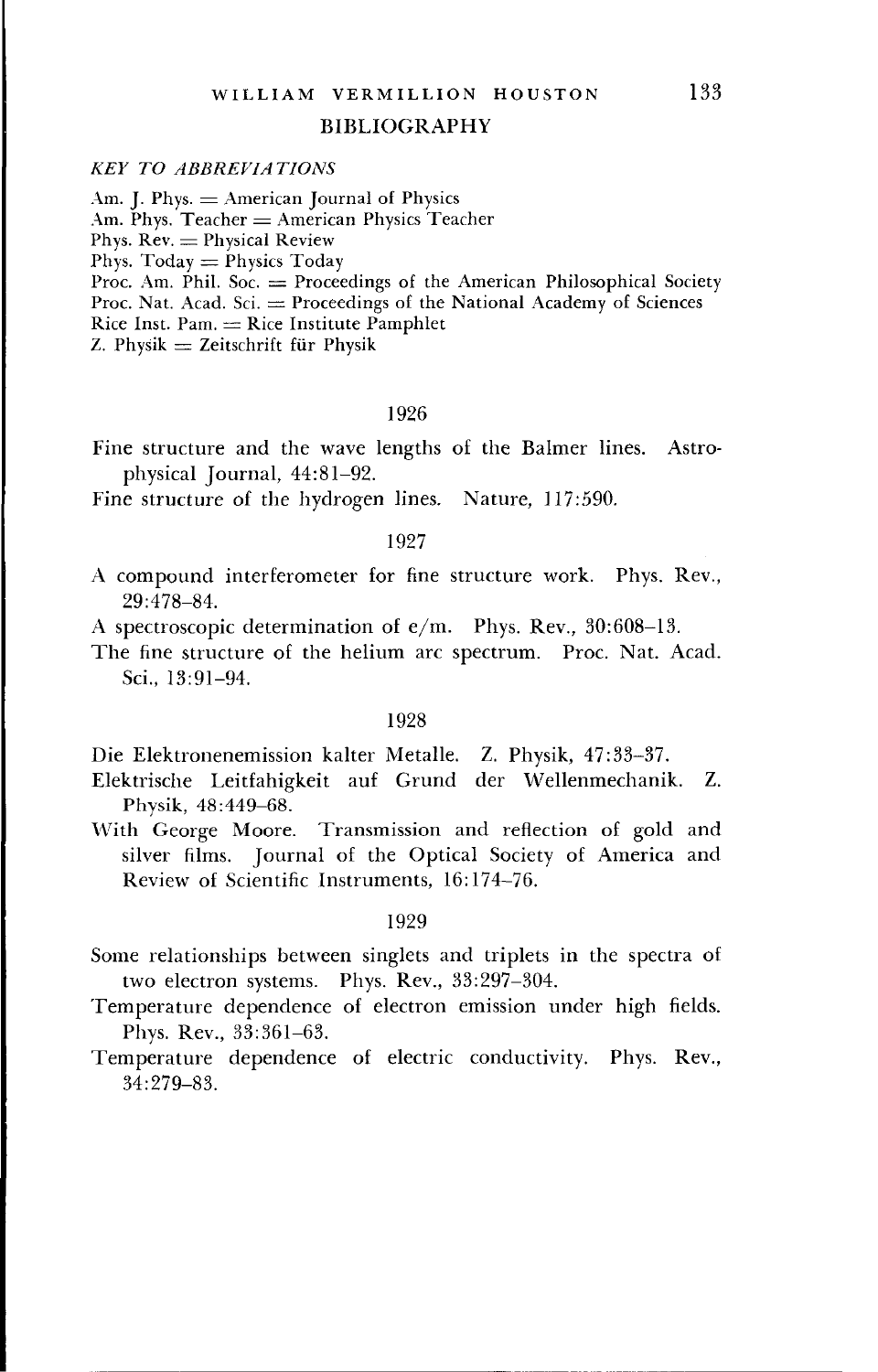#### 1930

With L. D. Huff. Appearance of "forbidden lines" in spectra. Phys. Rev., 36:842-46.

#### 1931

- With C. M. Lewis. Rotational Raman spectrum of  $CO<sub>2</sub>$ . Proc. Nat. Acad. Sci., 17:229-31.
- Structure of soft x-ray lines. Phys. Rev., 38:1797-1801.

#### 1932

With J. S. Campbell. New determination of e/m from the Zeeman effect. Phys. Rev., 39:601-15.

## 1933

With Charlton M. Lewis. Raman effect in ammonia and some other gases. Phys. Rev., 44:903-10.

#### 1934

- With L. E. Kinsler. The value of e/m from the Zeeman effect. Phys. Rev., 45:104-8.
- With Y. M. Hsieh. The fine structure of the Balmer lines. Phys. Rev., 45:263-72.
- With L. E. Kinsler. Zeeman effect in helium. Phys. Rev., 46:533- 34. (L)
- *Principles of Mathematical Physics.* New York, McGraw-Hill Book Co., Inc.  $xi + 265$  pp. 2nd ed.,  $xii + 363$  pp. (1948).
- The role of positrons and neutrons in modern physics. Am. Phys. Teacher, 2:53-62.

#### 1935

- The determination of e/m from the Zeeman effect. Zeeman Verhandelingen. The Hague, Martinus Nyhoff, N.V.
- A nuclear model. Phys. Rev., 47:942-46.

#### 1936

Higher education in science and engineering. In: *Journal of Proceedings and Addresses of the Thirty-eighth Annual Conference, Association of American Universities,* University of Texas, pp. 75-81. Chicago, University of Chicago Press.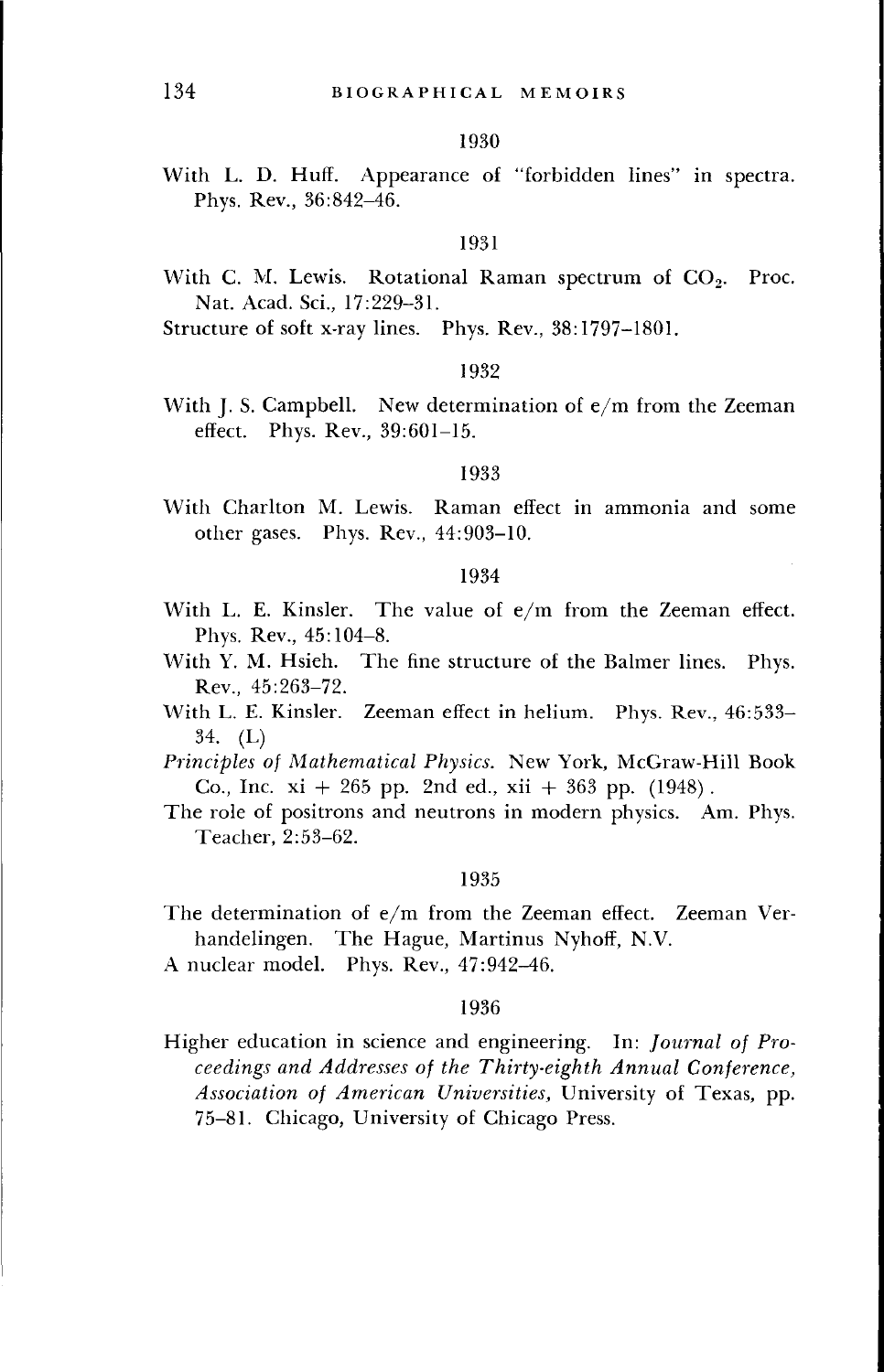#### 1937

- A new method of analysis of the structure of  $H_a$  and  $D_a$ . Phys. Rev., 51:446-49.
- The viscosity of air. Phys. Rev., 52:751-57.
- The surface photoelectric effect. Phys. Rev., 52:1047-53.
- The philosophy of physics. Science, 85:413-19.
- The physical content of quantum mechanics. Am. Phys. Teacher, 5:49-55.

#### 1938

Resonance broadening of spectral lines. Phys. Rev., 54:884-88.

#### 1939

Conservation of momentum in electrical conductivity. Phys. Rev., 55:1255-61.

Electrons in metals. Proc. Am. Phil. Soc, 81:525-32.

The laws of electromagnetic induction. Am. Phys. Teacher, 7:373- 78.

#### 1940

Acceleration of electrons in a crystal lattice. Phys. Rev., 57:184-86. Nobel prize award in physics for 1939 to E. O. Lawrence. Scientific Monthly, 50:276-78.

#### 1941

Electron theory of thermoelectric effects. Journal of Applied Physics, 12:519-29.

#### 1945

Application of group theory to the normal vibrations of a cubic crystal. Rice Inst. Pam., 32:123-47.

## 1946

Trends of research in physics. Engineering and Science, 9:3, 16. The influence of science on history. Rice Inst. Pam., 33:257-76.

#### 1947

Can Engineering Be Taught in College? (Address delivered at Case Institute of Technology, July 2, 1947. Published independently.)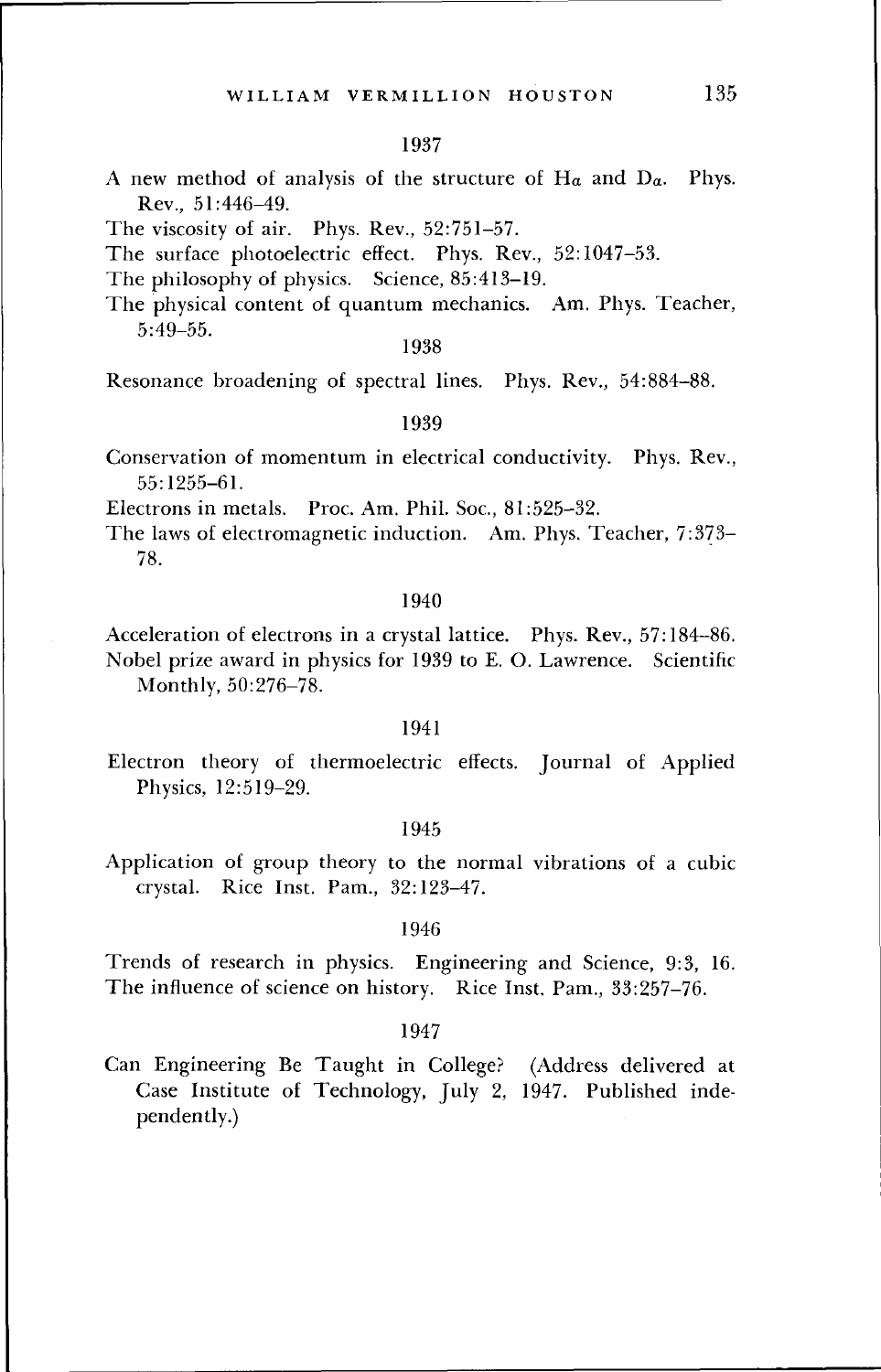The electron. In: *Encyclopaedia Britannica,* Vol. 8, pp. 323-27. Chicago, Encyclopaedia Britannica, Inc.

#### 1948

- Lattice vibrations and specific heat of diamond. Zeitschrift fiir Naturforschung, 3a:607-11.
- Normal vibrations of a crystal lattice. Reviews of Modern Physics, 20:161-65.

#### 1949

With C. F. Squire. Electromagnetic induction in a superconductor. Phys. Rev., 76:685-86. (L)

#### 1950

- Electric and magnetic forces on superconductors. Proc. Am. Phil. Soc, 94:453-58.
- With N. Muench. Electromagnetic forces on a superconductor. Phys. Rev, 79:967-70.
- Physics for adventure. Phys. Today, 3(6) :20-21.

## 1951

- On the spirit of physics. Phys. Today,  $4(2):9-10$ .
- *Principles of Quantum Mechanics.* New York, McGraw-Hill Book Co., Inc. vii  $+288$  pp.

#### 1952

- Description of the physical world. In: *The Scientist Looks at His World,* pp. 5-32. Philadelphia, University of Pennsylvania Press.
- With R. H. Pry and A. L. Lathrop. Gyromagnetic effect in a superconductor. Phys. Rev., 86:905-7.
- Temperature dependence of electrical resistance. Phys. Rev, 88: 1321-23.
- Theory and practice in engineering. Phys. Today, 5 (9) :4-5.

## 1954

Robert Andrews Millikan. In: *The American Philosophical Society Year Book,* pp. 440-44. Philadelphia, The American Philosophical Society.